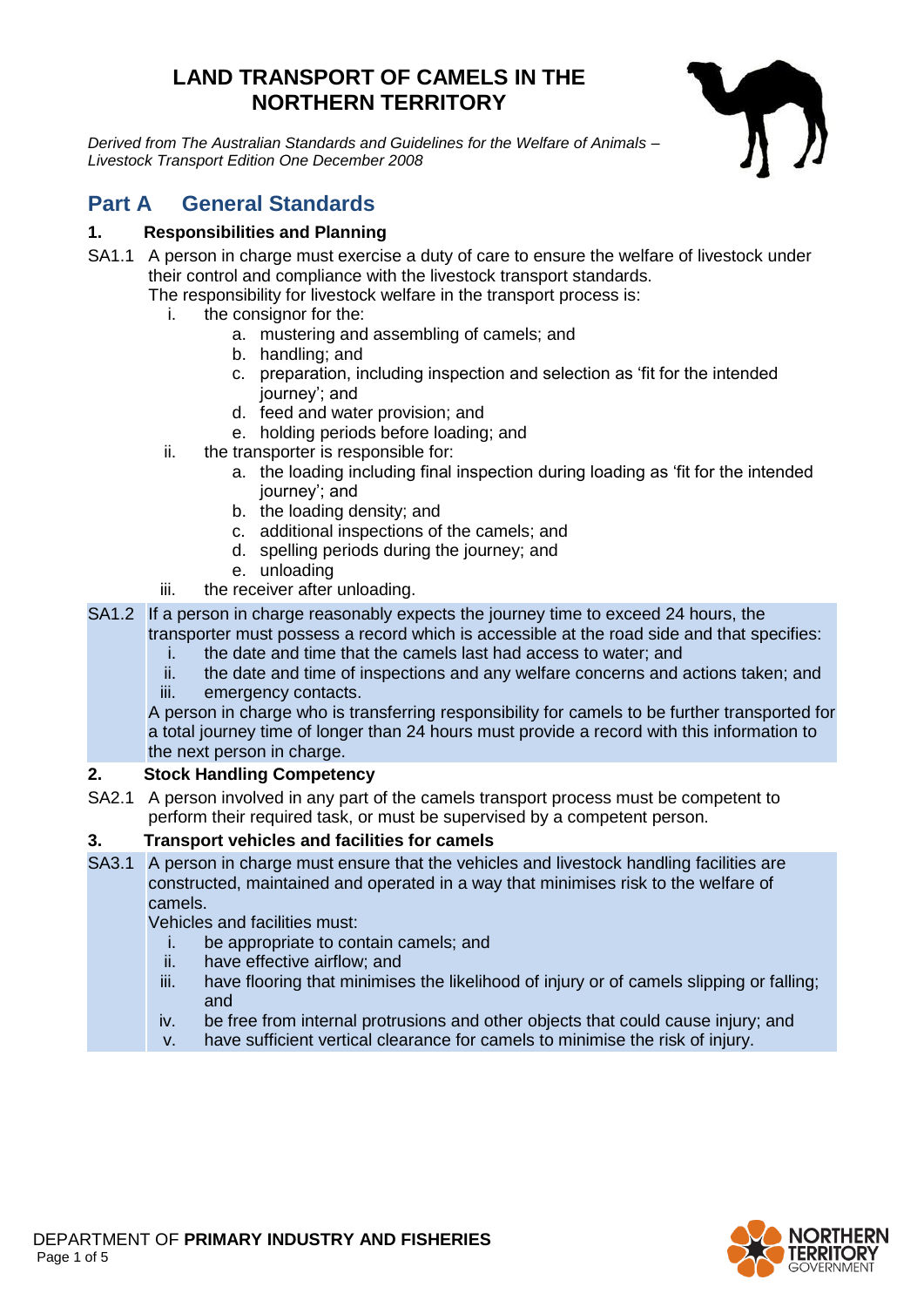# **4. Pre-transport selection of camels**

- SA4.1 Camels must be assessed as fit for the intended journey at every loading by a person in charge. An animal is not fit for a journey if it is:
	- i. unable to walk on its own by bearing weight on all legs; or
	- ii. severely emaciated; or
	- iii. visibly dehydrated; or
	- iv. showing visible signs of severe injury or distress; or
	- v. suffering from conditions that are likely to cause increased pain or distress during transport; or
	- vi. blind in both eyes
- SA4.2 Any animal assessed to be not fit for the intended journey must only be transported under veterinary advice.
- SA4.3 The consignor must only supply camels that are fit for the intended journey.
- SA4.4 A person in charge must not load, nor permit to be loaded, camels that are not fit for the intended journey except under veterinary advice. If camels are assessed to be not fit for the intended journey before loading, a person in charge must make appropriate arrangements for their care, treatment or humane destruction at the first reasonable opportunity.

#### **5. Loading, transporting and unloading of camels**

- SA5.1 If the maximum permitted time off water is reached, the person in charge must provide the camels with a spell (water, food, space to lie down and rest) according to the table below before continuing the current journey or before starting another journey.
- SA5.2 The person in charge must manage time off water to minimise risk to the welfare of the camels according to:
	- i. the increased risk to welfare of longer journeys close to the permitted maximum time off water; and
	- ii. the assessment of whether the camels are fit for the remainder of the intended journey; and
	- iii. the predicted climatic conditions, especially heat or cold; and
	- iv. the class of camels, especially if weak, pregnant, recently having given birth, lactating or immature; and
	- v. the nature of the intended journey.
- SA5.3 If no records are provided indicating the last time the camels had access to water, camels at a livestock handling facility (saleyard, spelling facility or staging point) must be provided with reasonable access to water by the person in charge within 24 hours at the facility, or within the maximum time off water relevant to the class of camels if this is less than 24 hours.
- SA5.4 The driver must assess the loading density for each pen or division in the livestock crate or each container. The assessment is based on average live weight of the intended camels loading, and must be managed to minimise risk to the welfare of the camels. Determination of loading density must consider all of the following factors:
	-
	- i. class size and body condition
	- iii. predicted climatic conditions
	- iv. nature of the intended journey
	- v. design and capacity of the vehicle.
- SA5.5 The driver must have the final decision on the loading density.
- SA5.6 The driver must segregate camels by sufficient internal partitions to minimise risk to the welfare of other camels. Determination of segregation must consider all the following factors:
	- i. class and size<br>ii. general health
	- general health of the camels
	- iii. level of aggression
	- iv. nature of the intended journey.
- SA5.7 A person who handles camels in the transport process must do so in a manner that is appropriate to the class, and minimises pain or injury. Specifically: i. camels must not be lifted by only the head, ears, neck or tail; or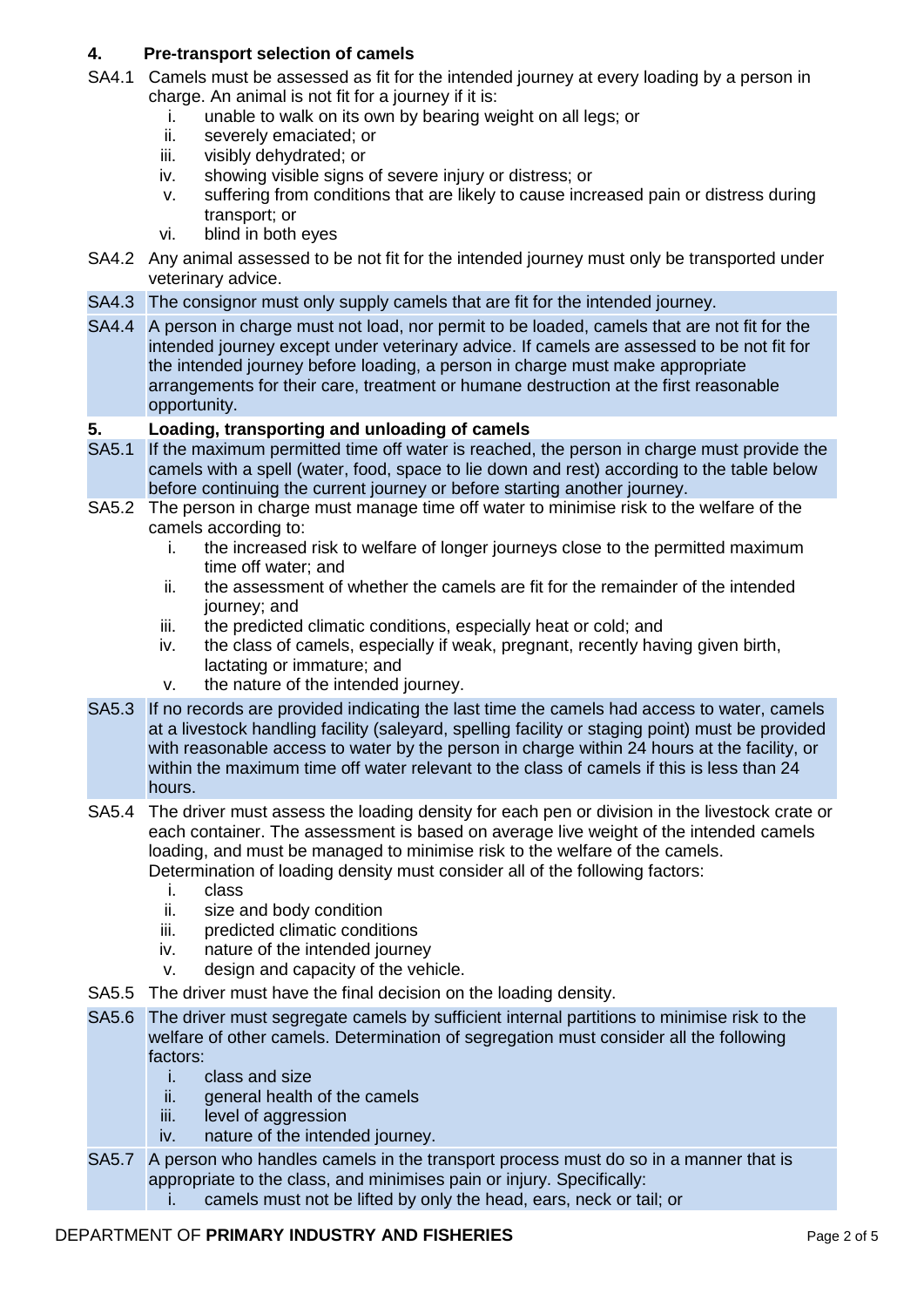- ii. camels must not be lifted off the ground by a single leg; or
- iii. mechanical lifting of camels must ensure that they are supported or secured as necessary; or
- iv. camels must not be thrown or dropped; or
- v. camels must not be struck in an unreasonable manner, punched or kicked; or
- vi. camels which are unable to stand must not be dragged, except in an emergency to allow safe handling, lifting, treatment or humane destruction.
- SA5.8 A person who handles camels in the transport process must not use an electric prodder:
	- i. on genital, anal or facial areas; or
	- ii. on camels under three months old; or
	- iii. on camels that are unable to move away; or
	- iv. excessively on an animal.
- SA5.10 A transporter must ensure that the ramp and the vehicle are properly aligned, and that any gap between the ramp and the vehicle is sufficiently narrow to minimise the likelihood of injury to camels during loading and unloading.
- SA5.11 The transporter must:
	- i. inspect the livestock crate immediately before departure, to ensure that doors are closed and secured; and
	- ii. inspect the receival yard immediately before unloading, to ensure that there is free access and sufficient space for the camels intended to be unloaded; and
	- iii. take reasonable steps to notify a receiver of the arrival of the camels at the destination.
- SA5.12 The transporter must inspect camels:
	- i. on the vehicle before departure; and
	- ii. except when camels travel on roll-on/roll-off livestock transport vehicles during a sea journey, within the first hour of the journey and then at least every three hours or at each driver rest stop, whichever comes first; and
	- iii. at unloading; and
	- iv. at each driver or vehicle change over stop.
- SA5.13 Upon identifying a distressed or injured animal at an inspection, a person in charge must provide or seek assistance at the first reasonable opportunity. Weak, ill or injured camels must be identified to the person receiving them.
- SA5.14 The receiver of camels must make arrangements at the first reasonable opportunity for separating weak, ill or injured camels for rest and recovery, appropriate treatment, or humane destruction and disposal of dead stock.
- SA5.15 A person in charge must take reasonable steps to minimise the impact of extreme weather conditions on the welfare of camels during the transport process.

### **6. Humane Destruction**

- SA6.1 A person in charge must ensure that humane destruction methods result in rapid loss of consciousness followed by death while unconscious.
- SA6.2 A person in charge must ensure moribund camels are humanely destroyed by a competent person or under the direct supervision of a competent person at the first reasonable opportunity.
- SA6.3 If a competent person is not immediately available to humanely destroy camels, the person in charge must arrange for a competent person to carry out the procedure at the first reasonable opportunity; unless it is in the welfare interest of the animal and a competent person is not immediately available, and the person considers they have the capability to destroy it.
- SA6.4 A person humanely destroying camels must take reasonable action to confirm they are dead.
- SA6.5 Firearm must be in the frontal or poll positions.
- SA6.6 Captive bolt must be in the frontal or poll positions, accompanied by appropriate restraint and applied in contact with the skull
- SA6.7 A person must only use blunt trauma to the forehead to destroy camels if that animal is less than 24 hours old.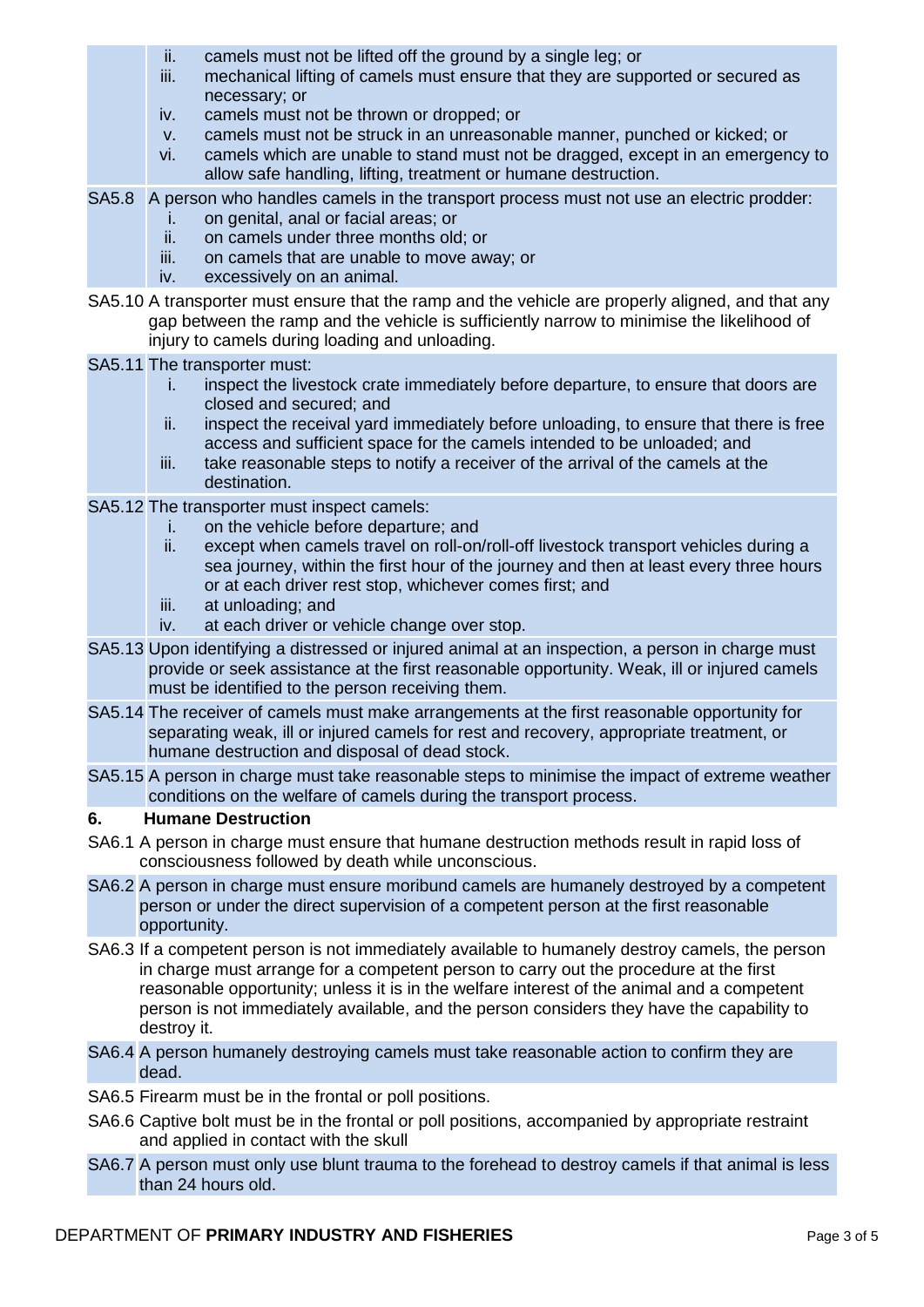# **Part B Camel Specific Standards**

SB3.1 A person in charge must ensure time off water does not exceed the time periods given below for each class of camels:

| <b>Class</b>                                                                  | <b>Maximum time off</b><br>water (hours) | <b>Minimum Spell</b><br>duration (hours) |
|-------------------------------------------------------------------------------|------------------------------------------|------------------------------------------|
| Camels over 6 months old                                                      | 48                                       | 36                                       |
| Calves 1- 6 months old                                                        | 24                                       | 12                                       |
| Lactating cows with calves at foot                                            | 24                                       | 12                                       |
| Camels known to be more than 9 months<br>pregnant, excluding the last 4 weeks | 24                                       | 12                                       |

SB3.2 Journey time for camels over 6 months old, excluding camels known to be in the final month of pregnancy, may be extended to 72 hours only under the following conditions:

- i. camels must be watered and fed on the vehicle every 24 hours
- ii. there must be space for all camels to lie down on their sternums
- iii. regular assessments must be made that the camels are fit for the remainder of the intended journey
- iv. camels must have a mandatory spell of 24 hours before starting another journey
- v. if camels over 6 months old have been off water for 48 hours, they must have a mandatory spell of 36 hours before starting another journey.
- SB3.3 If camels under 6 months old or camels known to be more than 9 months pregnant excluding the last 4 weeks, or lactating cows with calves at foot or calves one to six months old have been off water for 24 hours, the person in charge must ensure the camels have a spell for 12 hours before starting another journey.
- SB3.4 Camels known to be, or visually assessed to be in the last 4 weeks of pregnancy must only be transported under veterinary advice unless the journey is less than 4 hours duration.
- SB3.5 When standing at rest camels must have a minimum of 100mm clearance between the top of their hump and the livestock create.
- SB3.6 Electric prodders must only be used on camels after reasonable actions to cause movement have failed.

SB3.7 Dogs must not be used to move camels.

SB3.8 Camel bulls in rut must be segregated during transport.

\* Standards highlighted will be regulated under the *NT Livestock Regulations*